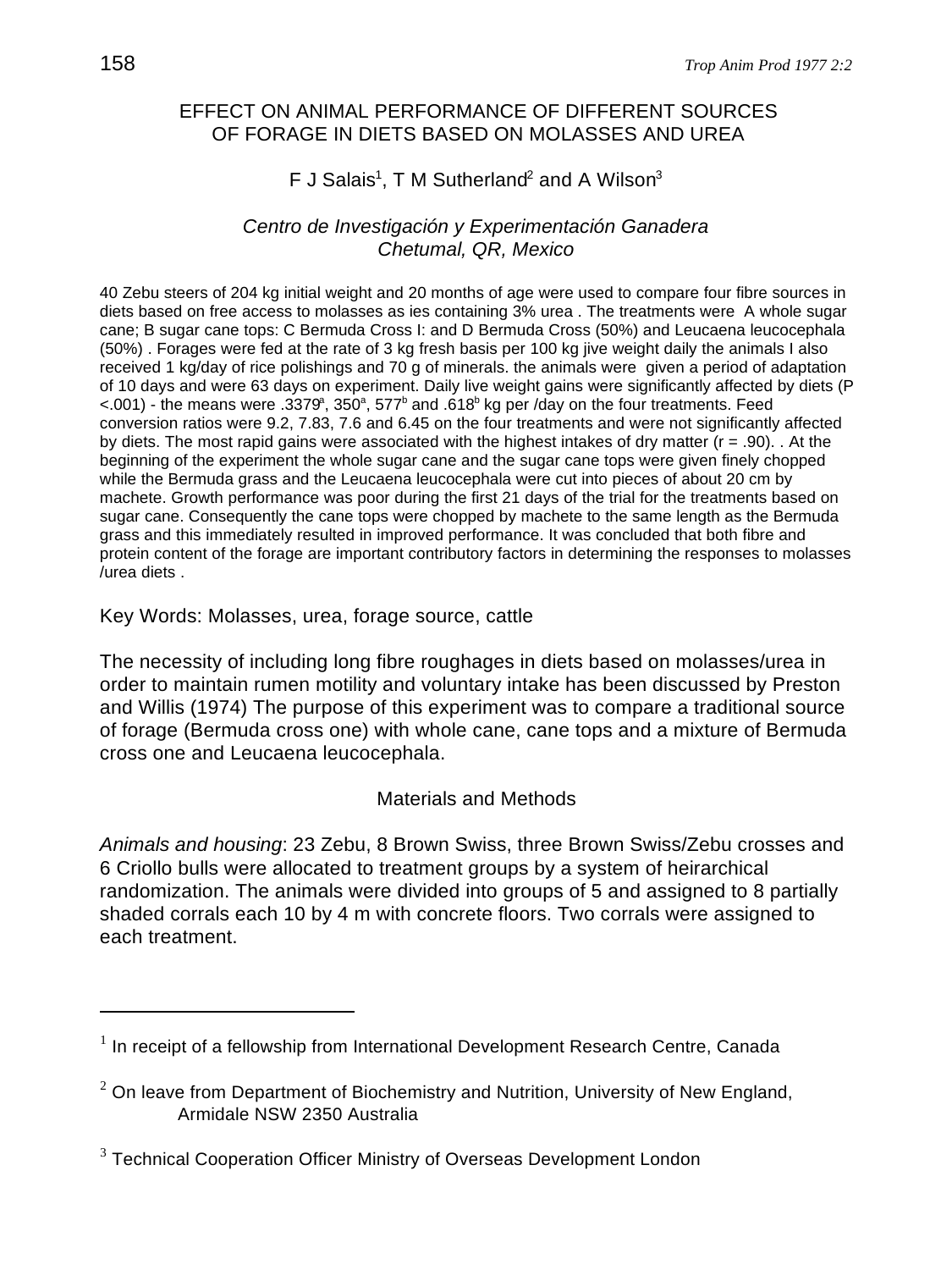*Treatments and Design*: The treatments were the different forage sources: (a) whole sugar cane; (B) cane tops; © Bermuda cross I; (D) a 50/50 mixture of Bermuda cross II and Leucaena leucocephala. These were all fed at 3% of live weight (fresh basis) . a completely randomised design was used with two replicates (pen of 5 head) of each treatment.

The rest of the ration was: a solution of 91% final molasses, 6% water and 3% urea (fed free choice), 1 kg/d of rice polishings and 60 g/d minerals (50% salt, 45% rock phosphate, 5% trace minerals).

*Procedure*: The molasses/urea was supplied in covered troughs and consumption measured once per week. The rice polishings were given once daily after the collection of feed refusals. The animals were subjected to a 10 day adaptation period before the experiment was started and were weighed once every 14 days. The experimental period was 63 days.

*Statistical Analysis*: Analyses of variance were calculated according to Snedecor and Cochran (1967).

# Results and Discussion

The mean values for feed consumption and animal performance are shown in table 1. There was a significant effect of fibre source on growth rate  $(P < .001)$ , the group of treatments being distinctly dichotomized. Growth rates on the Bermuda cross I treatment and Bermuda cross I plus Leucaena leucocephala treatment were not significantly different from each other, but were very different from the treatments with cane tops and whole cane. Feed intake date showed a similar pattern. Examination of the means for. feed conversion ratio revealed no such distinction, and the effect of fibre source was not significant.

The effect of the fibre sources appears to have due to two distinct but confounded factors. First, it is apparent that in the treatments with Bermuda cross I and Bermuda cross I + Leucaena leucocephala, the content of nitrogen in the dry matter was much higher than in the treatments based on cane. In addition, considerably less of the total nitrogen was in the form of urea. It appears reasonable to conclude that protein was an important contributory factor to the superiority of the diets based on Bermuda grass.

The second factor concerns the nature of the fibre. An examination of the data in figure 1 and table 2 shows a distinct change in growth rate after 21 days. At this point the mode of presentation of the cane tops and whole cane was changed. During the first 21 days of the trial the cane tops were passed through a grinder to produce a fine product (consisting of frangements of 10mm in length). It was noted that the animals on the diets in which cane tops was a component appeared to be lacking in gut fill.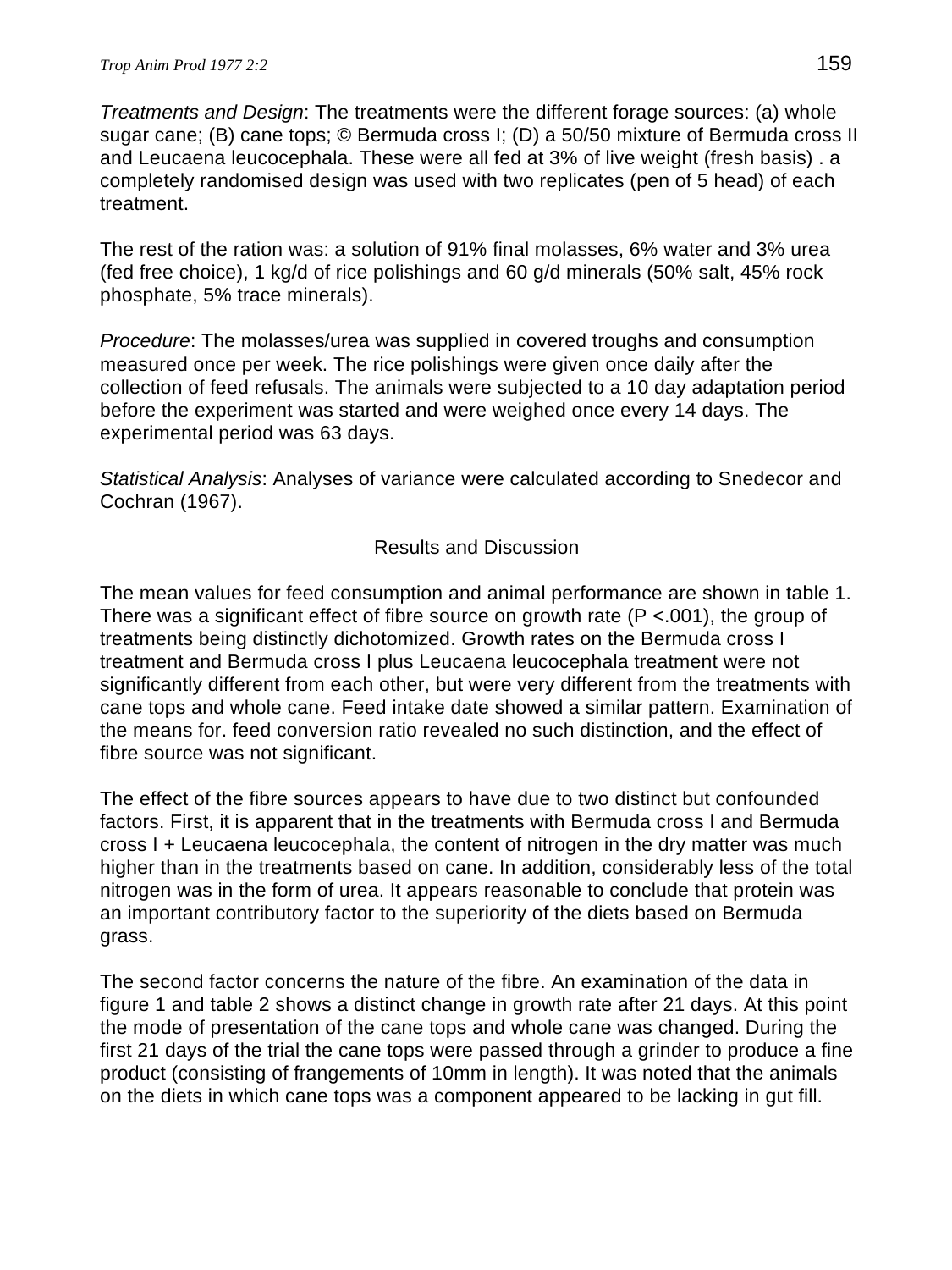#### *Table 1:*

*Effect on animal performance of different sources of fibre in diets based on molasses/urea (10 animals per treatment for 63 days)* 

|                                | Whole<br>Sugar Cane | Sugar Cane<br>Tops | <b>Bermuda</b><br>Cross 1 | Bermuda cross 1 +<br>Leucaena<br>leucocephala |
|--------------------------------|---------------------|--------------------|---------------------------|-----------------------------------------------|
| Live weight, kg                |                     |                    |                           |                                               |
| Initial                        | 203                 | 206                | 202                       | 202                                           |
| Final                          | 227                 | 228                | 238                       | 241                                           |
| Gain/day                       | $.377$ <sup>a</sup> | .350 <sup>a</sup>  | $.577^b$                  | $.618^{b}$                                    |
| Feed consumption, kg/day       |                     |                    |                           |                                               |
| Whole sugar cane               | 6.184               |                    |                           |                                               |
| Cane tops                      |                     |                    |                           | 6.290                                         |
| Bermuda cross 1                |                     |                    | 6.364                     | -                                             |
| Bermuda cross 1 +<br>Leucaena  |                     |                    |                           | 6.406                                         |
| Rice polishings                | 1.0                 | 1.0                | 1.0                       | 1.0                                           |
| <b>Molasses</b>                | 3.470               | 3.524              | 4.289                     | 4.161                                         |
| Urea                           | .114                | .116               | .141                      | .137                                          |
| <b>Total DM</b>                | 4,132               | 4.040              | 5.012                     | 4.981                                         |
| Consumption index <sup>1</sup> | 1.943               | 1.883              | 2.309                     | 2.299                                         |
| N as urea (%)                  | 58.2                | 58.8               | 52.9                      | 45.1                                          |
| Conversion <sup>2</sup>        | 9.21                | 7.83               | 7.63                      | 6.45                                          |

```
4 \times 2 kg DM/day 4 \times 2 kg DM/kg gain
```
100 kg liveweight

 $a$ <sub>hc</sub> Means without superscript in common differ at P <.05

Consequently, the method of presentation of the cane tops was changed and it was chopped by machete into much larger fragments, about 20 cm long. It appears that this change was responsible for the marked improvement in animal performance on both diets which contained cane tops. The method of processing the cane stalks was not changed.

Montpellier and Preston (1977) found no difference in digestibility or feed intake when sugar cane was ground by machine or chopped by machete, however, recent data obtained by Salais (1977 unpublished data) suggest some advantage in terms of digestibility in chopping cane tops with a machete as opposed to grinding by machine. Since the forage in the treatments involving Bermuda grass was chopped by machete throughout the experiment, it seems reasonable to conclude that the change in performance on the treatments based on cane tops can be attributed to the effect of changing fibre length on rumen motility and intake. Cole et al (1976) found similar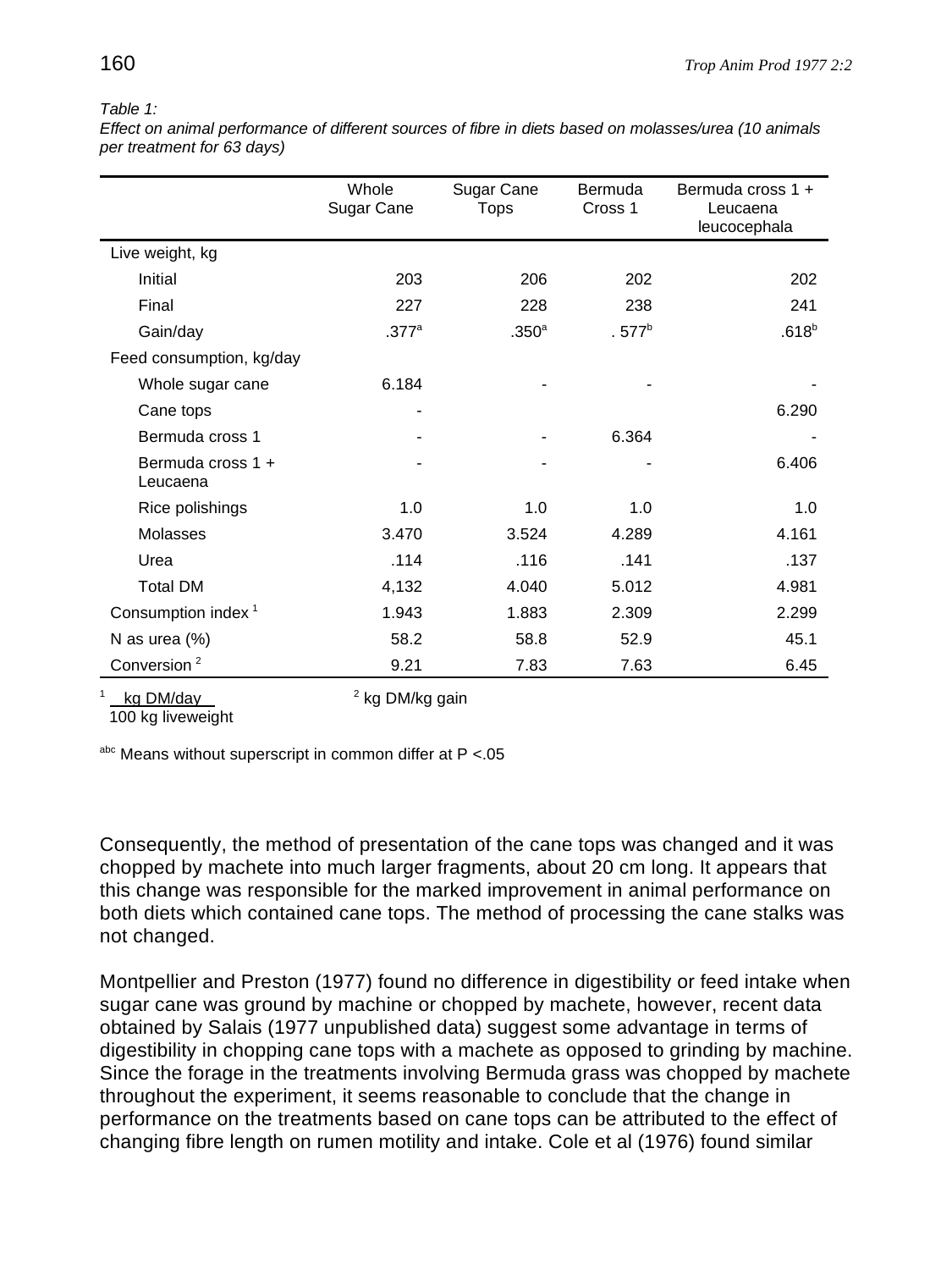### *Trop Anim Prod 1977 2:2* 161

results on grain diets and emphasized the importance of roughage level in the diet. In their experiment more microbial protein was synthesized in response to increasing roughage level and more total protein reached the small intestine. However, what remains to be quantified in these diets is the interrelationships between protein in the diet, fibre in the-diet and the amount of protein arriving at the small intestine.

|                            |                        | Period of trial |                        |       |  |  |
|----------------------------|------------------------|-----------------|------------------------|-------|--|--|
|                            | $0-21$ days            |                 | $21-63$ days           |       |  |  |
| Treatment                  | Regression<br>equation | $r^2$           | Regression<br>equation | $r^2$ |  |  |
| Sugar cane<br>stalk & tops | $Y = 203 + 0.092X$     | .96             | $Y = 193 + 53X$        | .99   |  |  |
| Sugar cane<br>tops         | $Y = 204 + 092X$       | .14             | $Y = 199 + 49X$        | .96   |  |  |
| Bermuda<br>cross 1         | $Y = 200 + 43X$        | .75             | $Y = 196 + 70X$        | .99   |  |  |
| Bermuda &<br>leucaena      | Y =200 +.34X           | .62             | $Y = 191 + 80X$        | .99   |  |  |

*Table 2 : Regression equations relating live weight (Y) with days on trial (X) for the first (0-21 days) and second phases (21-63 days)*

Figure 2 show the relationship between gain/day and consumption index. As might be expected there is a strong relationship.

### **Conclusion**

It appears that both fibre length and protein content of the forage are important factors in determining the response to molasses/urea diets. Bermuda cross I and particularly Bermuda cross I plus Leucaena leucocephala are superior sources of fibre to cane based alternatives even when these are chopped by machete instead of by machine.